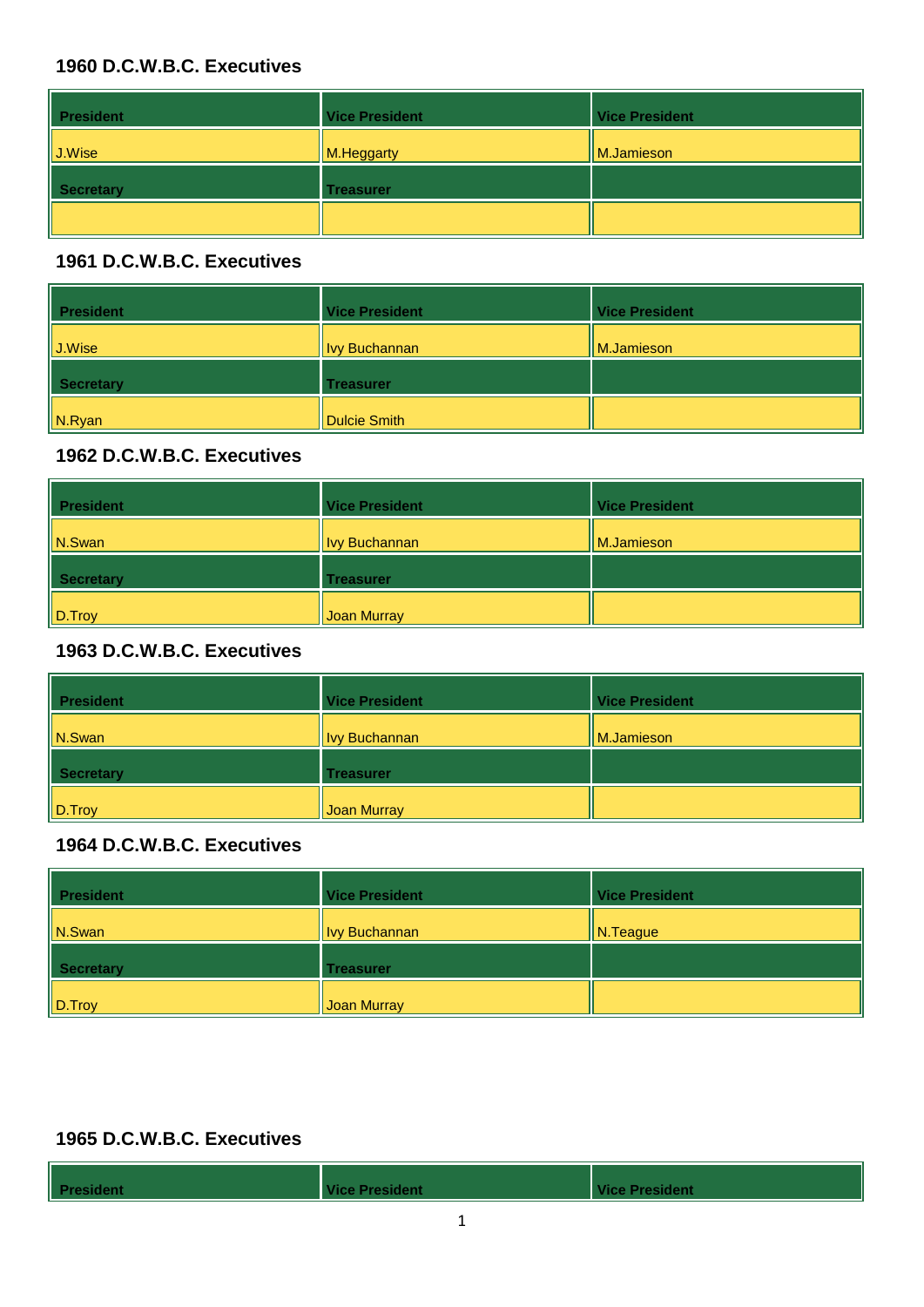| $\ $ D. Troy | $\ $ P.Hunt      | $\parallel$ N. Teague |
|--------------|------------------|-----------------------|
| Secretary    | <b>Treasurer</b> |                       |
| $\ $ D. Troy | Joan Murray      |                       |

| <b>President</b> | <b>Vice President</b> | <b>Vice President</b> |
|------------------|-----------------------|-----------------------|
| $\ $ N.Teague    | P.Hunt                | <b>Heather Swan</b>   |
| <b>Secretary</b> | <b>Treasurer</b>      |                       |
| Val Brown        | <b>Joan Murray</b>    |                       |

## **1967 D.C.W.B.C. Executives**

| <b>President</b> | <b>Vice President</b> | <b>Vice President</b> |
|------------------|-----------------------|-----------------------|
| $\ $ N. Teague   | $\parallel$ M.Dayman  | <b>Heather Swan</b>   |
| Secretary        | <b>Treasurer</b>      |                       |
| Val Brown        | Joan Murray           |                       |

# **1968 D.C.W.B.C. Executives**

| <b>President</b>    | <b>Vice President</b> | <b>Vice President</b>  |
|---------------------|-----------------------|------------------------|
| <b>Heather Swan</b> | N.Teague              | $\vert\vert$ N. Teague |
| <b>Secretary</b>    | <b>Treasurer</b>      |                        |
| Val Brown           | Joan Murray           |                        |

#### **1969 D.C.W.B.C. Executives**

| <b>President</b>    | <b>Vice President</b> | <b>Vice President</b> |
|---------------------|-----------------------|-----------------------|
| <b>Heather Swan</b> | $\parallel$ M.Dayman  | $\ $ N.Croft          |
| Secretary           | <b>Treasurer</b>      |                       |
| Shirley Giles       | Joan Murray           |                       |

| <b>President</b> | <b>Vice President</b> | Vice President |
|------------------|-----------------------|----------------|
| Millie Dayman    | Uean Snowden          | May Marczan    |
| Secretary        | Treasurer             |                |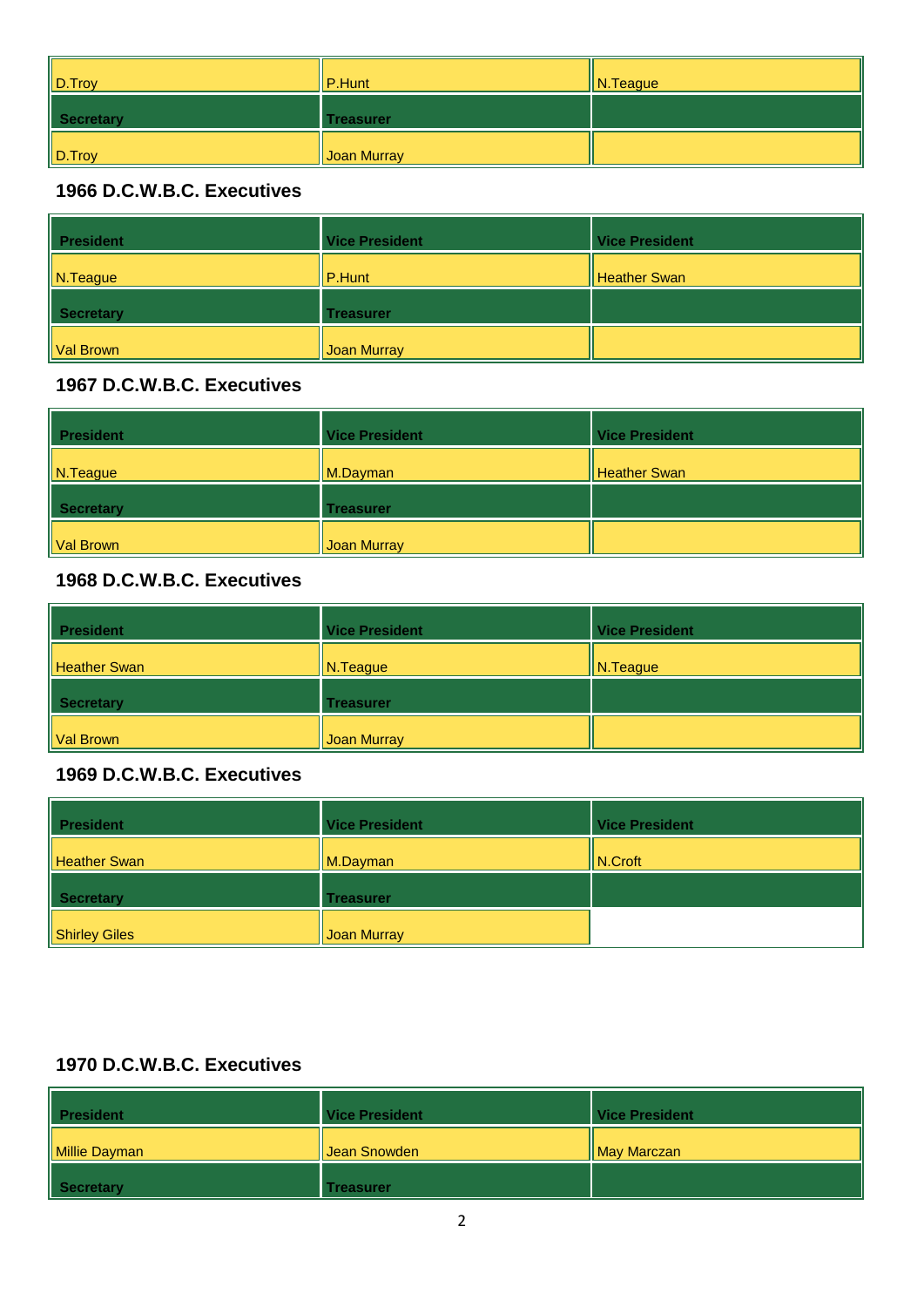| Shirley<br>Giles. | <sub>⊲i</sub> Joan Murrav |  |
|-------------------|---------------------------|--|
|                   |                           |  |

| <b>President</b> | <b>Vice President</b> | <b>Vice President</b> |
|------------------|-----------------------|-----------------------|
| Millie Dayman    | Jean Snowden          | <b>May Marczan</b>    |
| Secretary        | <b>Treasurer</b>      |                       |
| Shirley Giles    | Joan Murray           |                       |

#### **1972 D.C.W.B.C. Executives**

| <b>President</b><br>II | <b>Vice President</b> | <b>Vice President</b> |
|------------------------|-----------------------|-----------------------|
| Millie Dayman          | Jean Snowden          | <b>May Marczan</b>    |
| Secretary              | <b>Treasurer</b>      |                       |
| Shirley Giles          | Joan Murray           |                       |

## **1973 D.C.W.B.C. Executives**

| <b>President</b> | <b>Vice President</b> | <b>Vice President</b> |
|------------------|-----------------------|-----------------------|
| Jean Snowden     | <b>Heather Stone</b>  | <b>Millie Dayman</b>  |
| Secretary        | <b>Treasurer</b>      |                       |
| Shirley Giles    | Joan Murray           |                       |

#### **1974 D.C.W.B.C. Executives**

| <b>President</b> | <b>Vice President</b> | <b>Vice President</b> |
|------------------|-----------------------|-----------------------|
| Jean Snowden     | Heather Stone         | <b>Millie Dayman</b>  |
| <b>Secretary</b> | <b>Treasurer</b>      |                       |
| Shirley Giles    | <b>Joan Murray</b>    |                       |

### **1975 D.C.W.B.C. Executives**

| <b>President</b>     | <b>Vice President</b> | <b>Vice President</b> |
|----------------------|-----------------------|-----------------------|
| Uean Snowden         | Jean Evans            | Millie Dayman         |
| <b>Secretary</b>     | <b>Treasurer</b>      |                       |
| <b>Shirley Giles</b> | <b>Joan Murray</b>    |                       |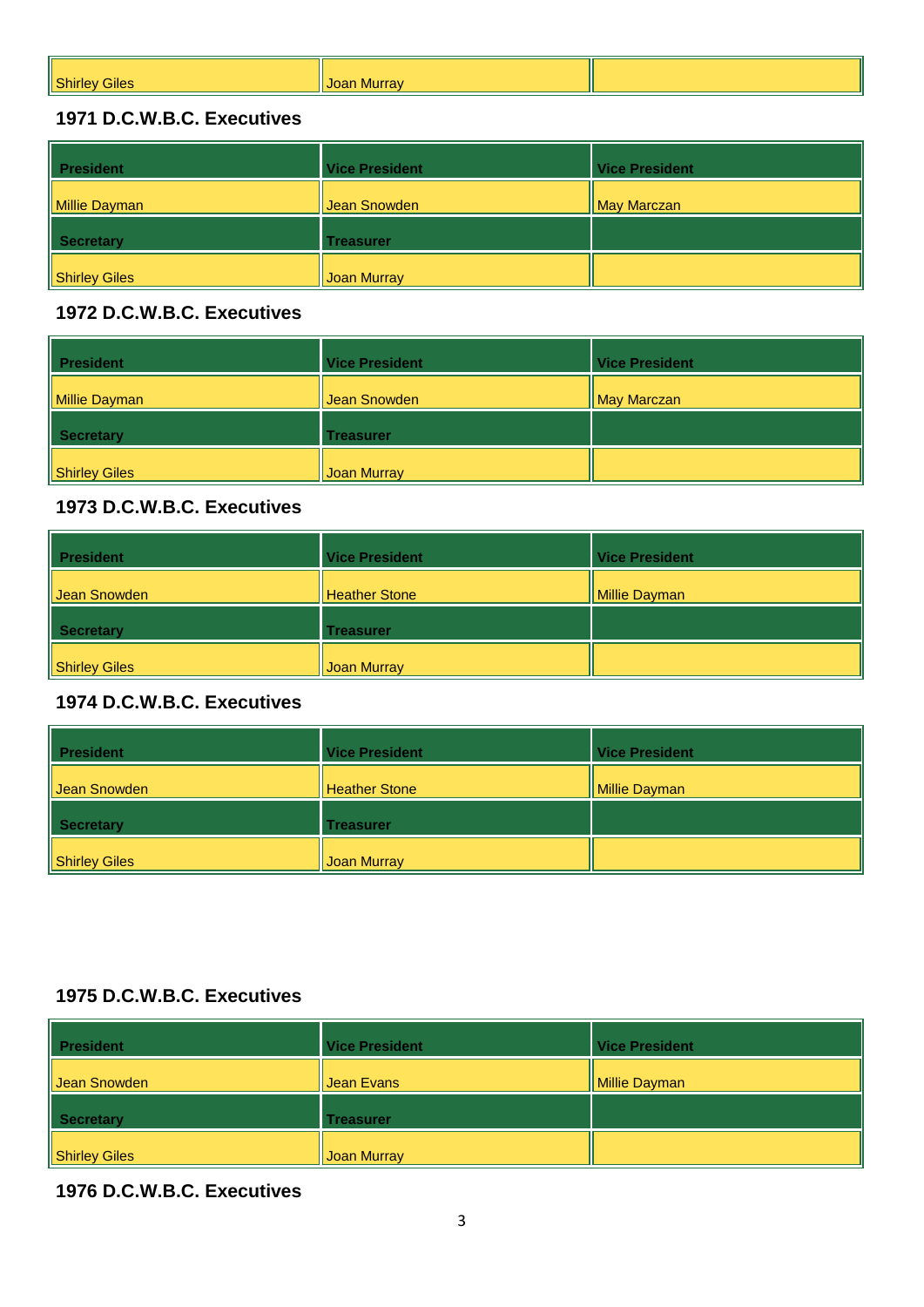| <b>President</b> | <b>Vice President</b> | <b>Vice President</b> |
|------------------|-----------------------|-----------------------|
| Jean Snowden     | <b>Elsie McPaul</b>   | Jean Evans            |
| Secretary        | <b>Treasurer</b>      |                       |
| Shirley Giles    | Joan Murray           |                       |

| <b>President</b> | <b>Vice President</b> | <b>Vice President</b> |
|------------------|-----------------------|-----------------------|
| Jean Evans       | <b>Elsie McPaul</b>   | <b>Beryl Murray</b>   |
| Secretary        | <b>Treasurer</b>      |                       |
| Shirley Giles    | Joan Murray           |                       |

## **1978 D.C.W.B.C. Executives**

| <b>President</b>     | <b>Vice President</b> | <b>Vice President</b> |
|----------------------|-----------------------|-----------------------|
| Uean Evans           | <b>Elsie McPaul</b>   | <b>Beryl Murray</b>   |
| <b>Secretary</b>     | <b>Treasurer</b>      |                       |
| <b>Shirley Giles</b> | Joan Murray           |                       |

## **1979 D.C.W.B.C. Executives**

| <b>President</b> | <b>Vice President</b> | <b>Vice President</b> |
|------------------|-----------------------|-----------------------|
| Jean Evans       | Olive Seldon          | <b>Beryl Murray</b>   |
| Secretary        | <b>Treasurer</b>      |                       |
| Shirley Giles    | Joan Murray           |                       |

## **1980 D.C.W.B.C. Executives**

| <b>President</b>     | <b>Vice President</b> | <b>Vice President</b> |
|----------------------|-----------------------|-----------------------|
| Jean Evans           | Olive Seldon          | <b>Beryl Murray</b>   |
| <b>Secretary</b>     | <b>Treasurer</b>      |                       |
| <b>Shirley Giles</b> | Joan Murray           |                       |

| <b>President</b>    | Vice President          | Vice President         |
|---------------------|-------------------------|------------------------|
| <b>Beryl Murray</b> | <b>Nancy McLaughlin</b> | <b>Il Olive Seldon</b> |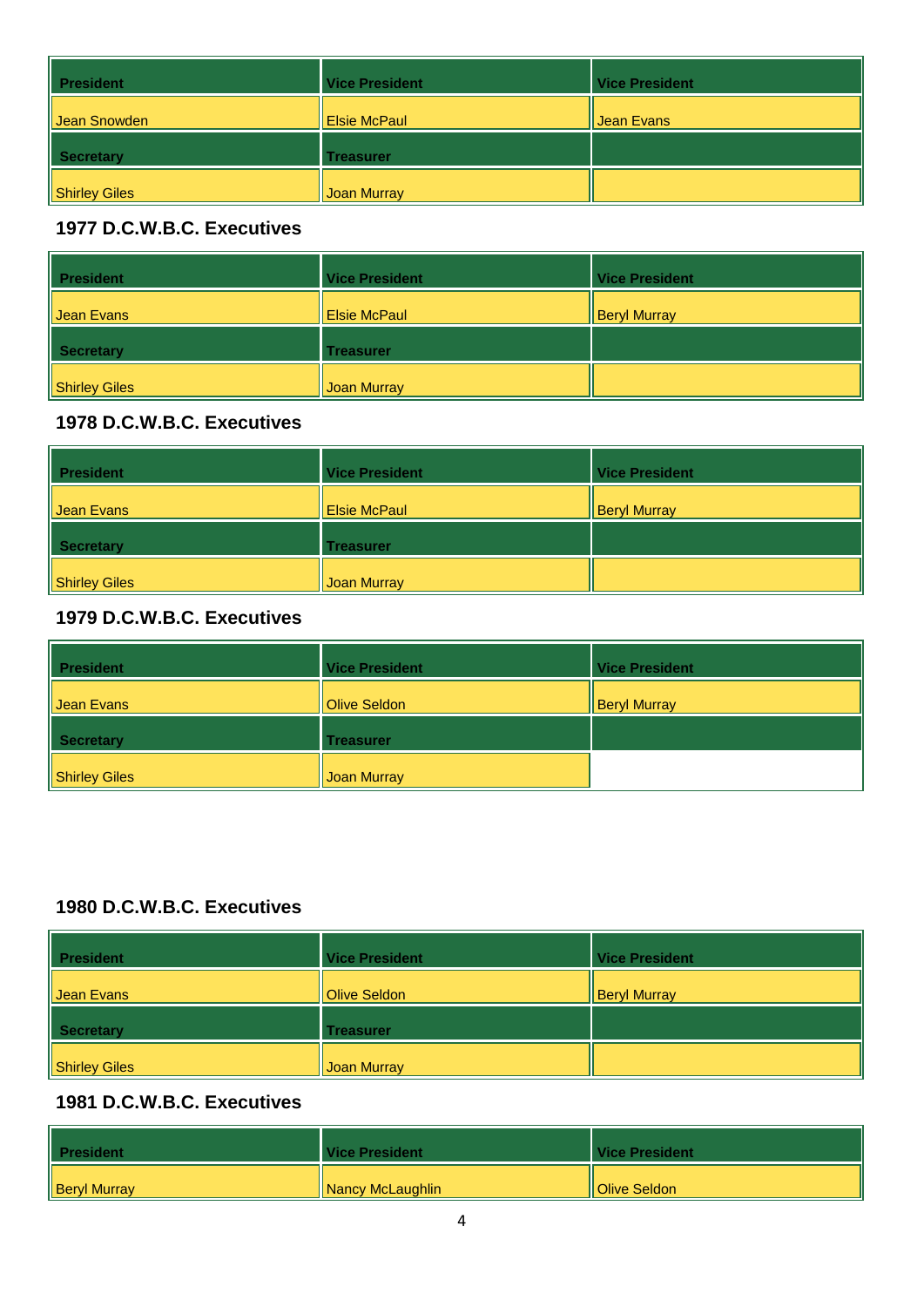| Secretary     | Treasurer          |  |
|---------------|--------------------|--|
| Shirley Giles | <b>Joan Murray</b> |  |

| <b>President</b>    | <b>Vice President</b> | <b>Vice President</b> |
|---------------------|-----------------------|-----------------------|
| <b>Beryl Murray</b> | <b>Marie Hadfield</b> | <b>Olive Seldon</b>   |
| Secretary           | <b>Treasurer</b>      |                       |
| Shirley Giles       | <b>Joan Murray</b>    |                       |

#### **1983 D.C.W.B.C. Executives**

| <b>President</b>    | <b>Vice President</b> | <b>Vice President</b> |
|---------------------|-----------------------|-----------------------|
| <b>Beryl Murray</b> | Marie Hadfield        | Olive Seldon          |
| Secretary           | <b>Treasurer</b>      |                       |
| Shirley Giles       | Joan Murray           |                       |

#### **1984 D.C.W.B.C. Executives**

| <b>President</b>    | <b>Vice President</b>   | <b>Vice President</b> |
|---------------------|-------------------------|-----------------------|
| <b>Beryl Murray</b> | <b>I</b> Marie Hadfield | Olive Seldon          |
| Secretary           | <b>Treasurer</b>        |                       |
| Shirley Giles       | Joan Murray             |                       |

# **1985 D.C.W.B.C. Executives**

| <b>President</b>    | <b>Vice President</b> | <b>Vice President</b> |
|---------------------|-----------------------|-----------------------|
| <b>Beryl Murray</b> | <b>Audrey Abrams</b>  | Marie Hadfield        |
| Secretary           | <b>Treasurer</b>      |                       |
| Shirley Giles       | Joan Murray           |                       |

| <b>President</b>     | <b>Vice President</b> | <b>Vice President</b> |
|----------------------|-----------------------|-----------------------|
| <b>Audrey Abrams</b> | Marie Blackman        | <b>Sally Pearce</b>   |
| Secretary            | <b>Treasurer</b>      |                       |
| <b>Shirley Giles</b> | <b>Joan Murray</b>    |                       |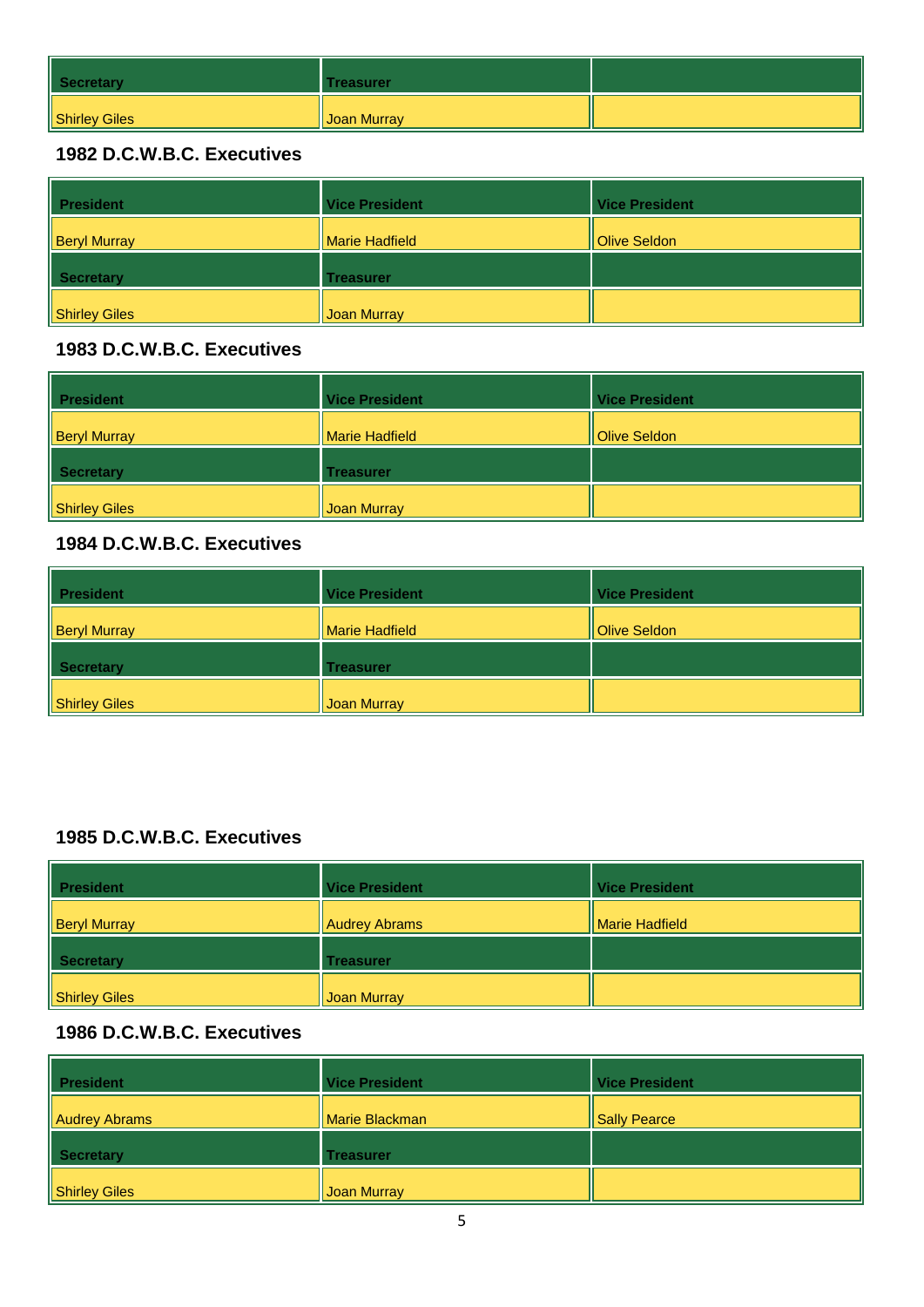| <b>President</b> | <b>Vice President</b> | <b>Vice President</b> |
|------------------|-----------------------|-----------------------|
| Audrey Abrams    | Jan Hawke             | Marie Blackman        |
| <b>Secretary</b> | <b>Treasurer</b>      |                       |
| Shirley Giles    | Joan Murray           |                       |

#### **1988 D.C.W.B.C. Executives**

| <b>President</b> | <b>Vice President</b> | <b>Vice President</b> |
|------------------|-----------------------|-----------------------|
| Audrey Abrams    | Jan Hawke             | Marie Blackman        |
| Secretary        | <b>Treasurer</b>      |                       |
| Shirley Giles    | Joan Murray           |                       |

## **1989 D.C.W.B.C. Executives**

| <b>President</b> | <b>Vice President</b> | <b>Vice President</b> |
|------------------|-----------------------|-----------------------|
| Marie Blackman   | <b>Betty Isles</b>    | Val Brown             |
| Secretary        | <b>Treasurer</b>      |                       |
| Shirley Giles    | Joan Murray           |                       |

# **1990 D.C.W.B.C. Executives**

| <b>President</b> | <b>Vice President</b> | <b>Vice President</b> |
|------------------|-----------------------|-----------------------|
| Gloria Love      | <b>Audrey Abrams</b>  | Val Brown             |
| Secretary        | <b>Treasurer</b>      |                       |
| Shirley Giles    | Joan Murray           |                       |

#### **1991 D.C.W.B.C. Executives**

| <b>President</b>     | <b>Vice President</b>   | <b>Vice President</b> |
|----------------------|-------------------------|-----------------------|
| Gloria Love          | <b>Elizabeth Taylor</b> | Val Brown             |
| Secretary            | <b>Treasurer</b>        |                       |
| <b>Shirley Giles</b> | <b>Joan Murray</b>      |                       |

| <b>President</b> | <b>Vice President</b> | <b>Vice President</b> |
|------------------|-----------------------|-----------------------|
|                  |                       |                       |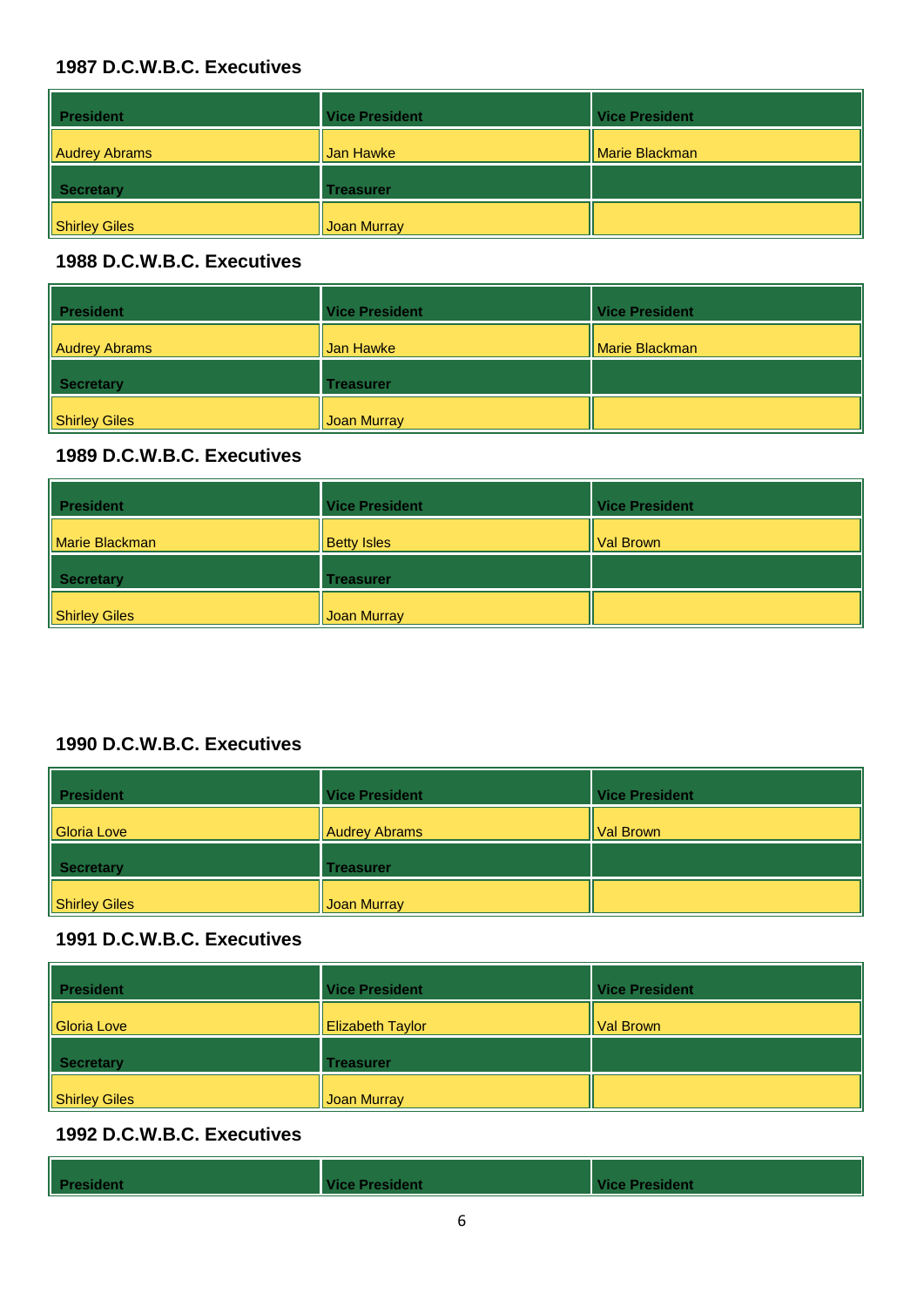| Gloria Love   | ll Val Brown | <b>Elizabeth Taylor</b> |
|---------------|--------------|-------------------------|
| Secretary     | Treasurer    |                         |
| Shirley Giles | Joan Murray  |                         |

| <b>President</b>        | <b>Vice President</b> | <b>Vice President</b> |
|-------------------------|-----------------------|-----------------------|
| <b>Elizabeth Taylor</b> | <b>Bonnie Neil</b>    | Julie Feltham         |
| <b>Secretary</b>        | <b>Treasurer</b>      |                       |
| Shirley Giles           | <b>Joan Murray</b>    |                       |

## **1994 D.C.W.B.C. Executives**

| <b>President</b>        | <b>Vice President</b> | <b>Vice President</b> |
|-------------------------|-----------------------|-----------------------|
| <b>Elizabeth Taylor</b> | <b>Bonnie Neil</b>    | Julie Feltham         |
| Secretary               | <b>Treasurer</b>      |                       |
| Shirley Giles           | <b>Joan Murray</b>    |                       |

# **1995 D.C.W.B.C. Executives**

| <b>President</b>        | <b>Vice President</b> | <b>Vice President</b> |
|-------------------------|-----------------------|-----------------------|
| <b>Elizabeth Taylor</b> | <b>Bonnie Neil</b>    | Julie Feltham         |
| <b>Secretary</b>        | <b>Treasurer</b>      |                       |
| Shirley Giles           | <b>Joan Murray</b>    |                       |

#### **1996 D.C.W.B.C. Executives**

| <b>President</b>   | <b>Vice President</b> | <b>Vice President</b> |
|--------------------|-----------------------|-----------------------|
| <b>Bonnie Neil</b> | Julie Feltham         | Helen Rusten          |
| Secretary          | <b>Treasurer</b>      |                       |
| Shirley Giles      | Joan McCollins        |                       |

| <b>President</b>   | Vice President | <b>Vice President</b> |
|--------------------|----------------|-----------------------|
| <b>Bonnie Neil</b> | Julie Feltham  | Marge McGartland      |
| Secretary          | Treasurer      |                       |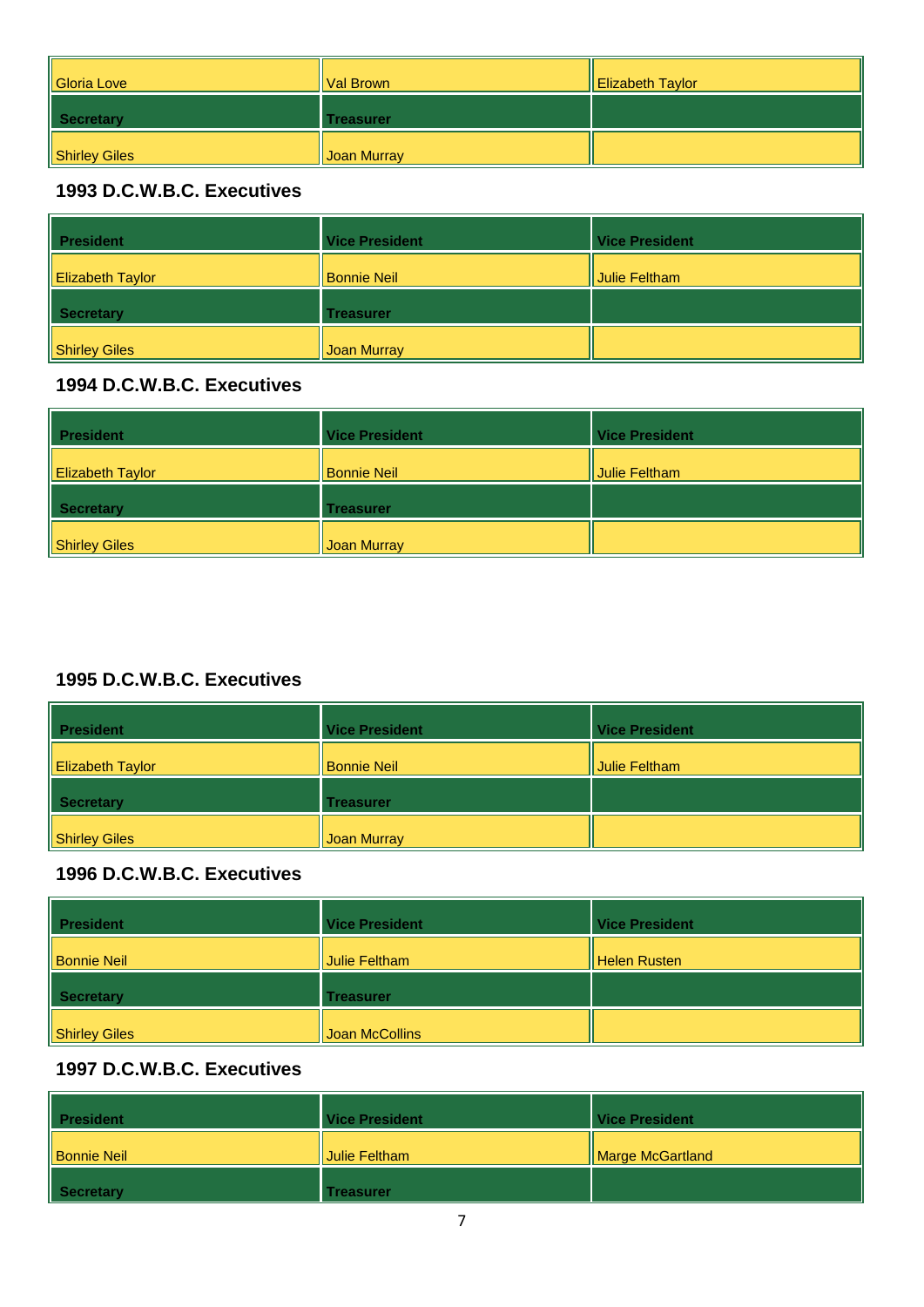| _<br>WIL.<br>ш | ivit |  |
|----------------|------|--|
|                |      |  |

| <b>President</b>   | <b>Vice President</b> | <b>Vice President</b> |
|--------------------|-----------------------|-----------------------|
| <b>Bonnie Neil</b> | Julie Feltham         | Marge McGartland      |
| <b>Secretary</b>   | <b>Treasurer</b>      |                       |
| Faye Ulakovic      | Joan McCollins        |                       |

#### **1999 D.C.W.B.C. Executives**

| <b>President</b> | <b>Vice President</b> | <b>Vice President</b> |
|------------------|-----------------------|-----------------------|
| Julie Feltham    | Val Brown             | Margaret Taylor       |
| <b>Secretary</b> | <b>Treasurer</b>      |                       |
| Faye Ulakovic    | Hilda Clift           |                       |

# **2000 D.C.W.B.C. Executives**

| <b>President</b> | <b>Vice President</b> | <b>Vice President</b> |
|------------------|-----------------------|-----------------------|
| Val Brown        | Faye Markwell         | Margaret Taylor       |
| Secretary        | <b>Treasurer</b>      |                       |
| Louise Leonard   | Hilda Clift           |                       |

# **2001 D.C.W.B.C. Executives**

| <b>President</b> | <b>Vice President</b> | <b>Vice President</b> |
|------------------|-----------------------|-----------------------|
| Val Brown        | <b>Faye Markwell</b>  | Margaret Taylor       |
| <b>Secretary</b> | <b>Treasurer</b>      |                       |
| Louise Leonard   | Hilda Clift           |                       |

#### **2002 D.C.W.B.C. Executives**

| <b>President</b> | <b>Vice President</b> | <b>Vice President</b> |
|------------------|-----------------------|-----------------------|
| Val Brown        | Faye Markwell         | <b>Pat Fletcher</b>   |
| Secretary        | <b>Treasurer</b>      |                       |
| Louise Leonard   | Hilda Clift           |                       |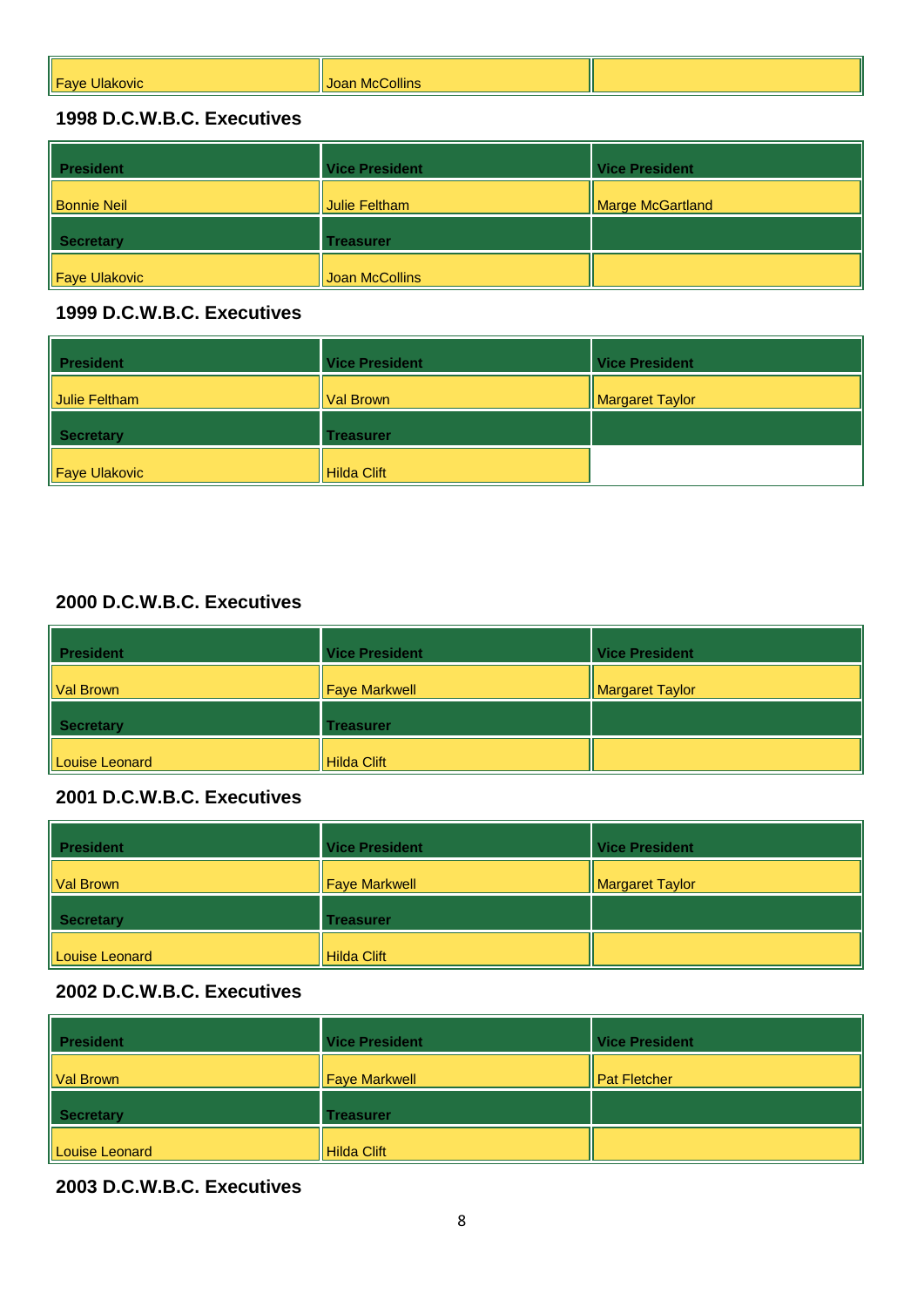| <b>President</b> | <b>Vice President</b> | <b>Vice President</b> |
|------------------|-----------------------|-----------------------|
| Julie Feltham    | Thelma Connaughton    | <b>Flo Birkin</b>     |
| Secretary        | <b>Treasurer</b>      |                       |
| N.Gallagher      | <b>Faye Markwell</b>  |                       |

| <b>President</b> | <b>Vice President</b> | <b>Vice President</b> |
|------------------|-----------------------|-----------------------|
| Julie Feltham    | Thelma Connaughton    | Flo Birkin            |
| Secretary        | <b>Treasurer</b>      |                       |
| N.Gallagher      | <b>Patsy Cameron</b>  |                       |

#### **2005 D.C.W.B.C. Executives**

| <b>President</b> | <b>Vice President</b> | <b>Vice President</b> |
|------------------|-----------------------|-----------------------|
| Julie Feltham    | Margaret Taylor       | Thelma Connaughton    |
| Secretary        | <b>Treasurer</b>      |                       |
| N.Gallagher      | Margaret Haviland     |                       |

# **2006 D.C.W.B.C. Executives**

| <b>President</b> | <b>Vice President</b> | <b>Vice President</b> |
|------------------|-----------------------|-----------------------|
| Faye Markwell    | Hilda Clift           | <b>Kath Gordon</b>    |
| Secretary        | <b>Treasurer</b>      |                       |
| Darlene Woods    | Margaret Haviland     |                       |

# **2007 D.C.W.B.C. Executives**

| <b>President</b> | <b>Vice President</b> | <b>Vice President</b> |
|------------------|-----------------------|-----------------------|
| Faye Markwell    | Hilda Clift           | <b>Kath Gordon</b>    |
| Secretary        | <b>Treasurer</b>      |                       |
| Darlene Woods    | Margaret Haviland     |                       |

| <b>President</b> | Vice President               | Vice President   |
|------------------|------------------------------|------------------|
| Uulie Feltham    | <b>IF</b> Thelma Connaughton | Il Lynne Phillis |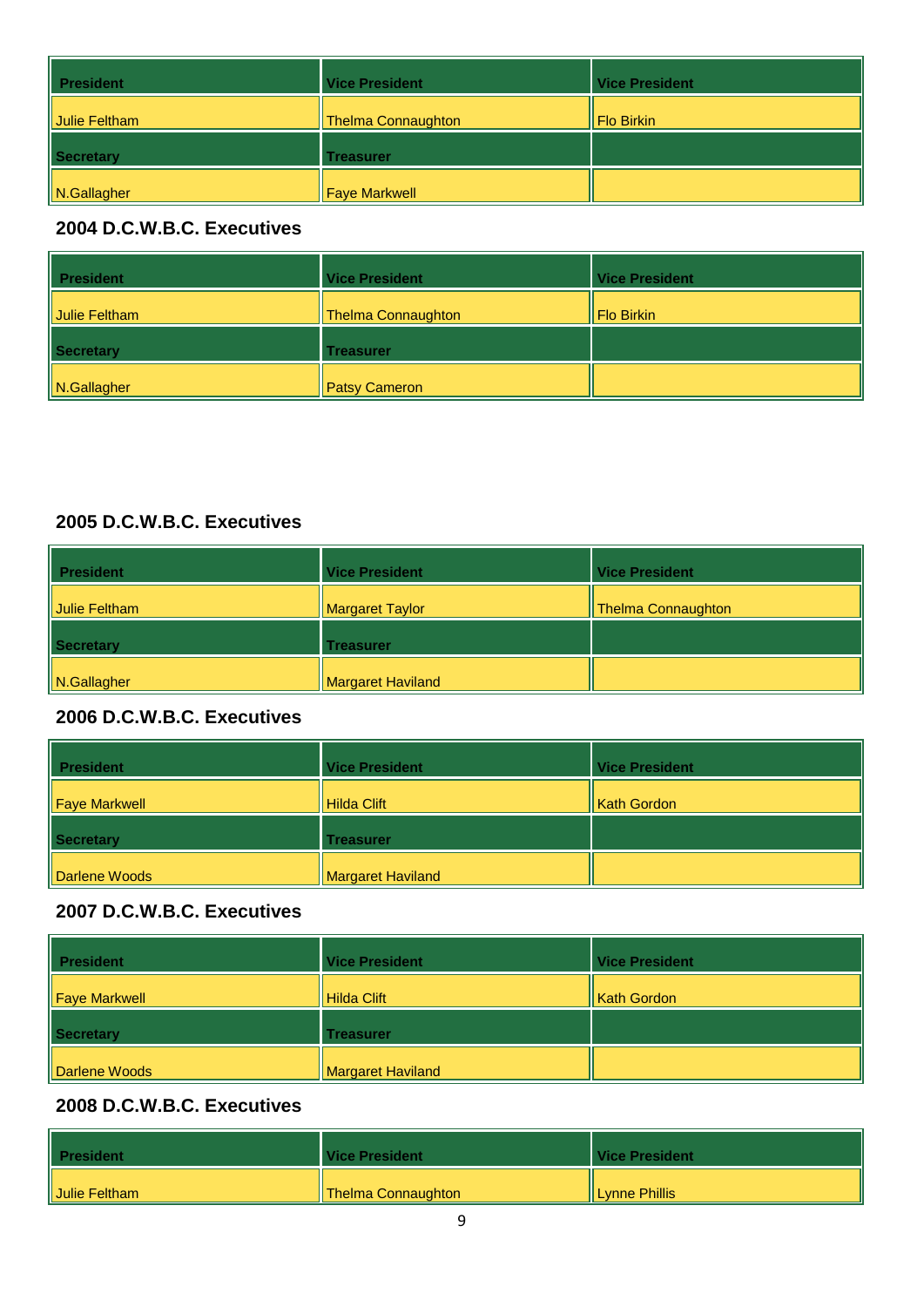| Secretary     | Treasurer         |  |
|---------------|-------------------|--|
| Darlene Woods | Margaret Haviland |  |

| <b>President</b>     | <b>Vice President</b>     | <b>Vice President</b> |
|----------------------|---------------------------|-----------------------|
| Julie Feltham        | <b>Thelma Connaughton</b> | <b>Lynne Phillis</b>  |
| <b>Secretary</b>     | <b>Treasurer</b>          |                       |
| <b>Darlene Woods</b> | <b>Margaret Haviland</b>  |                       |

#### **2010 D.C.W.B.C. Executives**

| <b>President</b> | <b>Vice President</b>   | <b>Vice President</b> |
|------------------|-------------------------|-----------------------|
| Darlene Woods    | <b>Marge McGartland</b> | Maureen Main          |
| Secretary        | Treasurer               |                       |
| Maureen Gilbert  | <b>Sally Golding</b>    |                       |

# **2011 D.C.W.B.C. Executives**

| <b>President</b>       | <b>Vice President</b> | <b>Vice President</b> |
|------------------------|-----------------------|-----------------------|
| Darlene Woods          | Marge McGartland      | <b>Maureen Main</b>   |
| Secretary              | <b>Treasurer</b>      |                       |
| <b>Maureen Gilbert</b> | <b>Sally Golding</b>  |                       |

## **2012 D.C.W.B.C. Executives**

| <b>President</b> | <b>Vice President</b> | <b>Vice President</b> |
|------------------|-----------------------|-----------------------|
| Darlene Woods    | Maureen Main          | <b>Ivy Taws</b>       |
| Secretary        | <b>Treasurer</b>      |                       |
| Maureen Gilbert  | Sally Golding         |                       |

| <b>President</b><br>Ш | <b>Vice President</b> | <b>Vice President</b> |
|-----------------------|-----------------------|-----------------------|
| Darlene Woods         | Maureen Main          | Il Dianne Leinert     |
| Secretary             | <b>Treasurer</b>      |                       |
| Maureen Gilbert       | <b>Sally Golding</b>  |                       |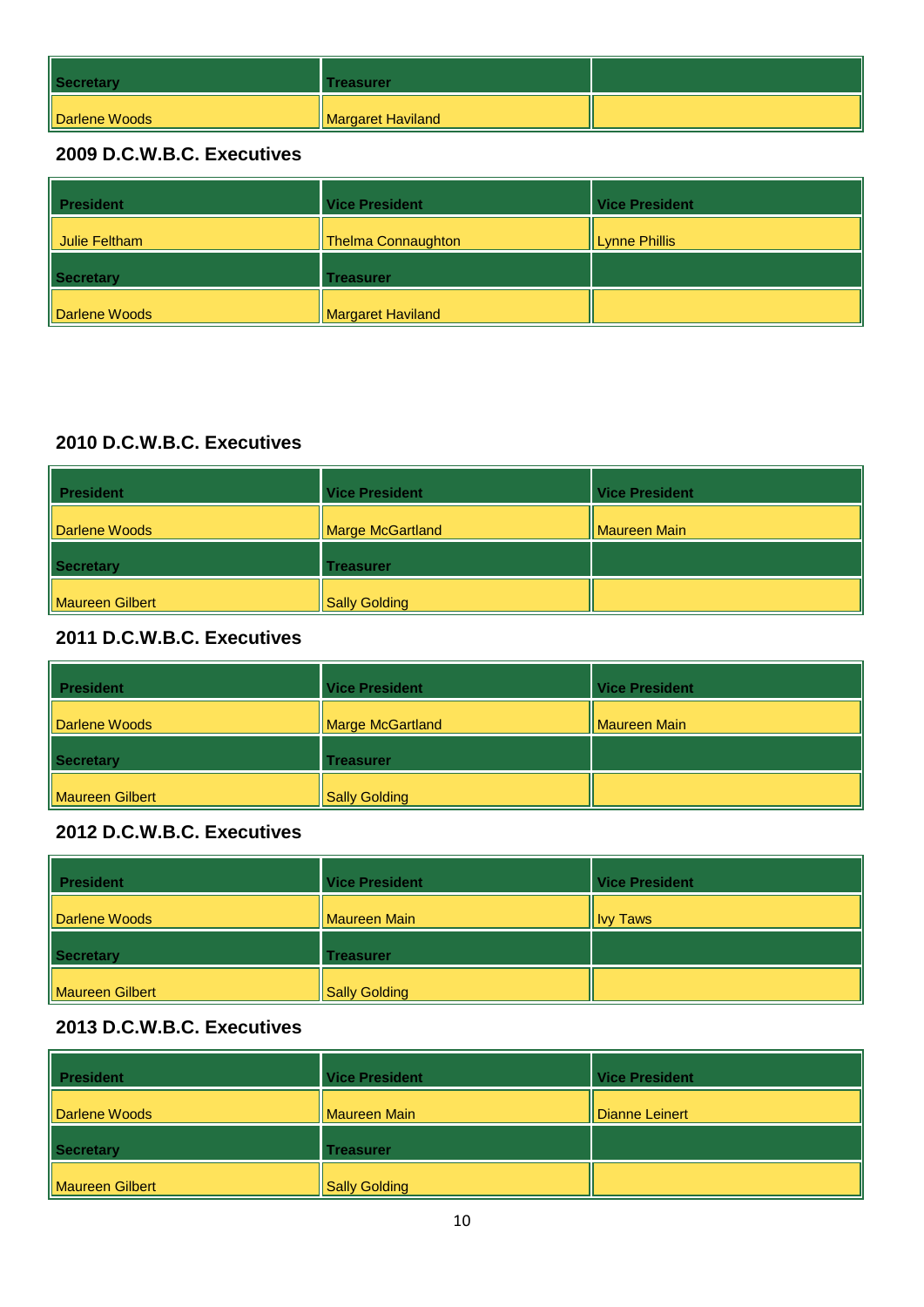| <b>President</b> | <b>Vice President</b> | <b>Vice President</b> |
|------------------|-----------------------|-----------------------|
| Darlene Woods    | <b>Maureen Main</b>   | Julie Feltham         |
| Secretary        | <b>Treasurer</b>      |                       |
| Maureen Gilbert  | <b>Sally Golding</b>  |                       |

#### **2015 D.C.W.B.C. Executives**

| <b>President</b>    | <b>Vice President</b> | <b>Vice President</b> |
|---------------------|-----------------------|-----------------------|
| <b>Maureen Main</b> | Christine Ellem       | Dianne Leinert        |
| <b>Secretary</b>    | <b>Treasurer</b>      | <b>Publicity</b>      |
| Maureen Gilbert     | <b>Sally Golding</b>  | Sue Cox               |

#### **2016 D.C.W.B.C. Executives**

| <b>President</b> | <b>Vice President</b> | <b>Vice President</b> |
|------------------|-----------------------|-----------------------|
| Maureen Main     | Chris Ellem           | Dianne Leinert        |
| Secretary        | <b>Treasurer</b>      |                       |
| Linda Meiser     | Sally Golding         |                       |

## **2017 D.C.W.B.C. Executives**

| <b>President</b> | <b>Vice President</b> | <b>Vice President</b> |
|------------------|-----------------------|-----------------------|
| Chris Ellem      | Dianne Leinert        | Sue McCormack         |
| Secretary        | <b>Treasurer</b>      |                       |
| Linda Meiser     | <b>Sally Golding</b>  |                       |

#### **2018 D.C.W.B.C. Executives**

| <b>President</b>    | <b>Vice President</b> | <b>Vice President</b> |
|---------------------|-----------------------|-----------------------|
| Chris Ellem         | Sue McCormack         | Cheryl Poland         |
| Secretary           | <b>Treasurer</b>      |                       |
| <b>Linda Meiser</b> | <b>Sally Golding</b>  |                       |

| President | <b>Vice President</b> | Vice President |
|-----------|-----------------------|----------------|
|           |                       |                |